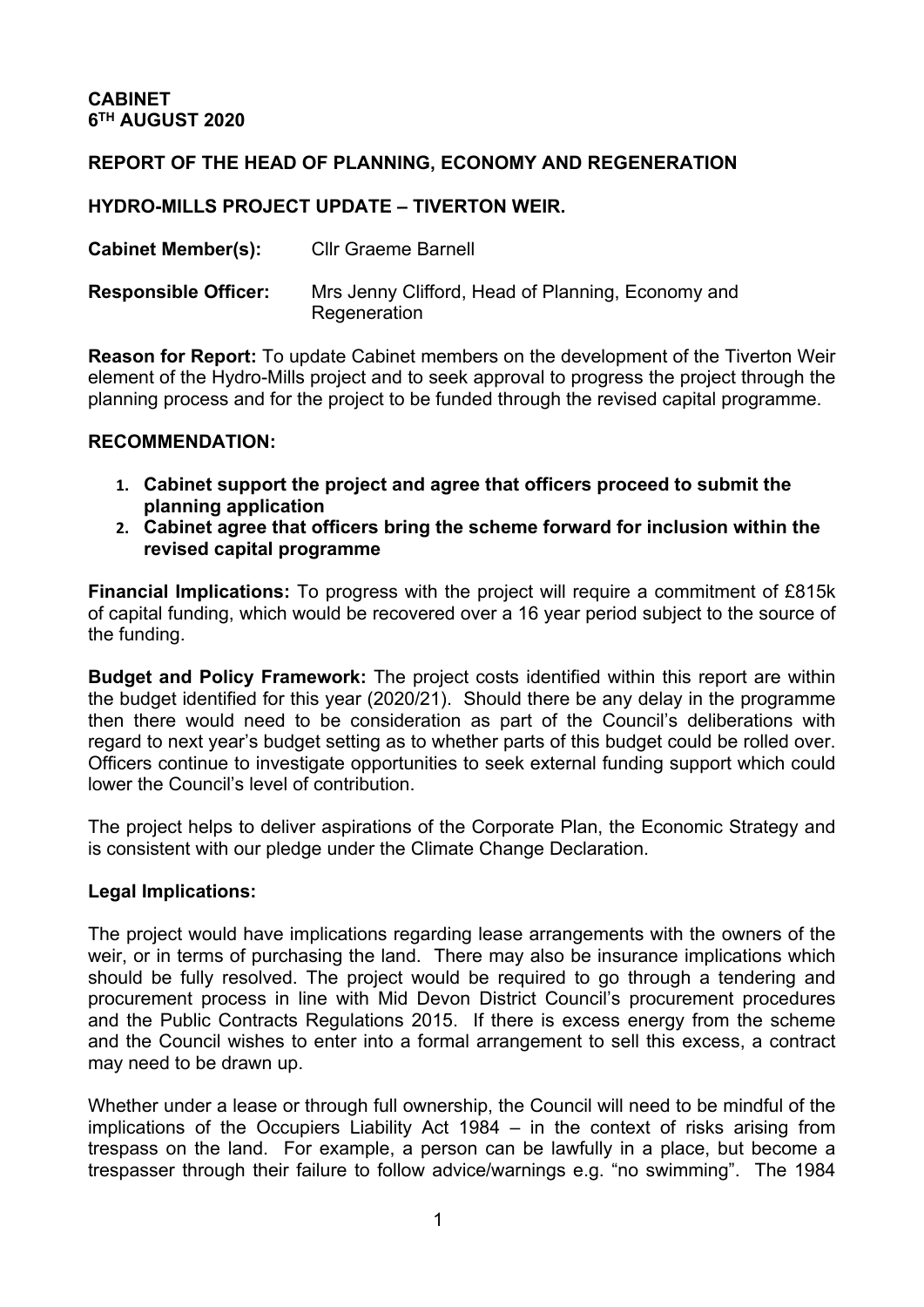Act imposes certain obligations on owners/occupiers of premises with regard to trespassers and their safety.

**Risk Assessment:** This is incorporated within the associated business case for the project.

**Equality Impact Assessment**: No equality impacts are anticipated.

**Impact on Climate Change:** This project will have a significant impact on the Council's climate change priorities. Hydroelectric generation is a clean, renewable energy source with one of the longest lifespans of any existing renewable technology. It should be capable of providing energy to Phoenix House for between 50 -100 years with reasonable maintenance.

The proposal will support the growth of the low carbon business sector within the District, and will act as a pilot for other hydroelectric generation projects being led by local riparian owners who have formed the local business, the Hydro Mills Group Ltd.

The project will help to raise awareness in the local community about renewable energy technologies, and will act as an educational facility for the community and local schools.

Through the delivery of the fish pass which will run alongside the hydro scheme, there will be expected improvements to the ecology of the river Exe, as it will be easier for fish and other aquatic creatures to navigate the weir.

**Relationship to Corporate Plan:** The project directly contributes towards key objectives within the Council's Corporate Plan 2020 – 24. The objectives it contributes towards include:

- Encourage retro-fitting of measures to reduce energy use in buildings
- Encourage hydro energy and wind power as "green" sources of energy, supply new policies and develop plans to decarbonise energy consumption in Mid Devon
- Promote zero carbon exemplar sites with commercial settings

# **1.0 Background**

- 1.1 The Hydro Mills Group was formed in late 2016 as a means of taking forward hydroelectric generation projects at public, private commercial and residential sites. This has led to collaborative work between the District Council and the Hydro Mills Group to explore opportunities to deliver schemes at a number of sites, and the group has garnered the interest of over 200 riparian land owners who are all keen to take forward schemes in the future.
- 1.2 Mid Devon District Council has been looking specifically at Tiverton Weir, and the potential to install a 150kW twin Archimedes screw generator system which could be connected to Phoenix House to mitigate the energy needs of the building, and to increase the amount of energy generated by the Council's existing solar PV array which can be exported.

# **2.0 Current Position – Tiverton Weir**

2.1 Over the past 18 months MDDC has spent just over £20,000 on consultancy work to gain all of the necessary licenses and permissions from the Environment Agency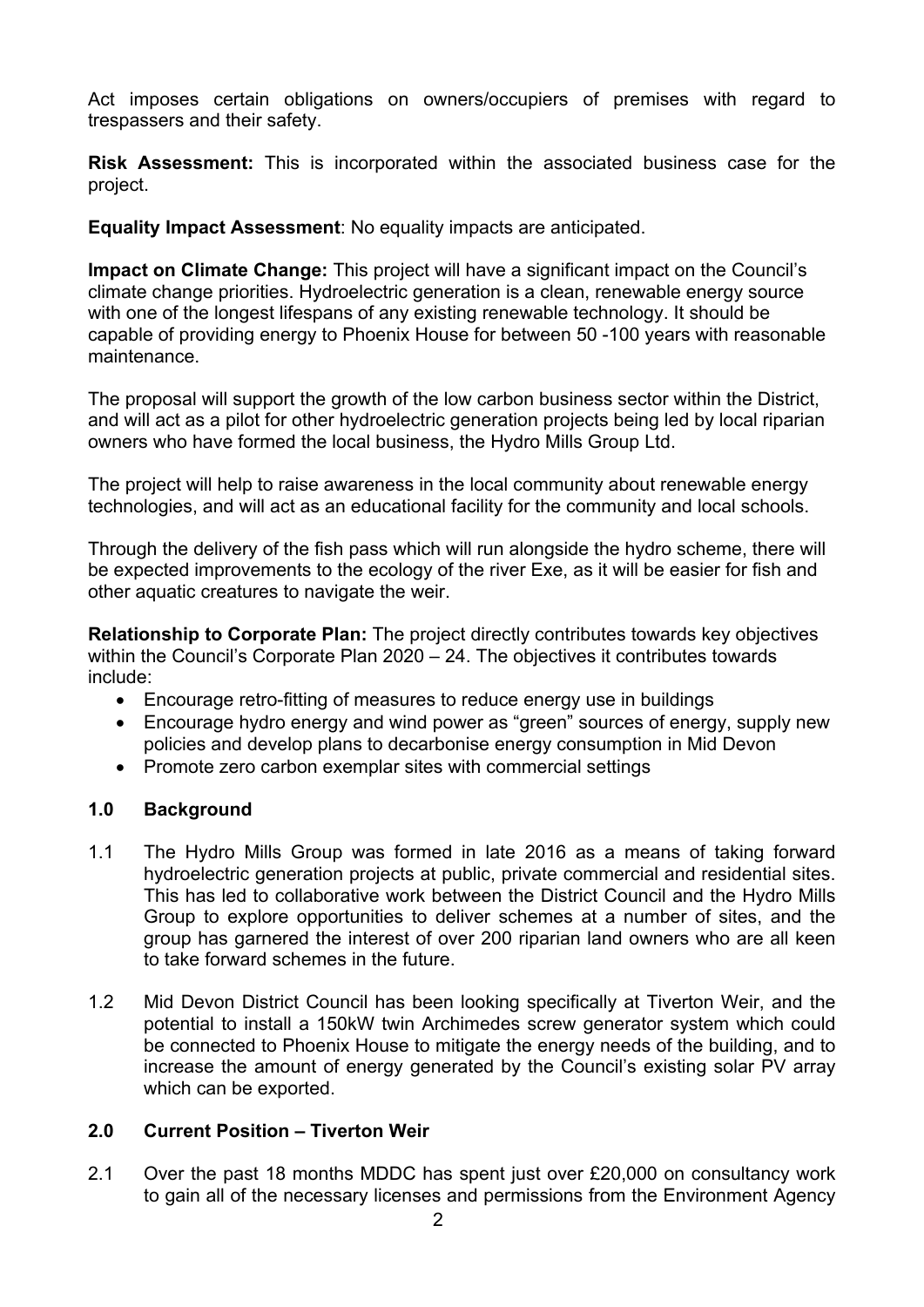(EA) to install a scheme at Tiverton Weir. These application are all submitted and dialogue is ongoing throughout the process between the consultant and the EA to gain the full permissions.

2.2 MDDC is now at the point where a planning application is being developed (to MDDC) so that the scheme could be constructed, with a suitable housing unit in place for the engineering equipment to be monitored and protected. Following a positive pre-application meeting in late December architectural designs have been produced for the structure and its housing, and a detailed noise survey for the site has been commissioned.

#### **3.0 Timeline and Milestones**

3.1 Given the current progress of the project, and with reaching the key milestone of the EA applications being made, the remaining stages of the process are set out as follows:

| <b>Action</b>                                                              | <b>Estimated date</b> |
|----------------------------------------------------------------------------|-----------------------|
| Stage 1                                                                    |                       |
| LT Decision whether or not to include project on forward plan              | February 2020         |
| Seek cabinet approval to fund project subject to planning + EA<br>outcomes | Aug/Sep 2020          |
| Stage 2                                                                    |                       |
| Planning application submission                                            | Aug 2020              |
| EA permissions result                                                      | Sep/Oct 2020          |
| Development of tenders with procurement                                    | Oct 2020              |
| Planning application decision                                              | Nov 2020              |
| Stage 3                                                                    |                       |
| Issuing of tenders                                                         | Dec 2020/Jan2021      |
| Selection process (awarding of contract)                                   | Feb 2021              |
| Implementation                                                             | Mar 2021              |

3.2 At the end of each phase is a natural break in the project where it is expected that the project board (with representation from Leadership Team, Cabinet, and the GED team) would meet to approve moving the next phase.

# **4.0 Latest Financial Projections**

4.1 The latest figures have been revised following the discussions with the Environment Agency. They include a significant increase in the CAPEX cost of the scheme, whereby a further £40,000 has been added for the advanced fish pass, and £100,000 for an accessible building which will sit over the scheme. The £100,000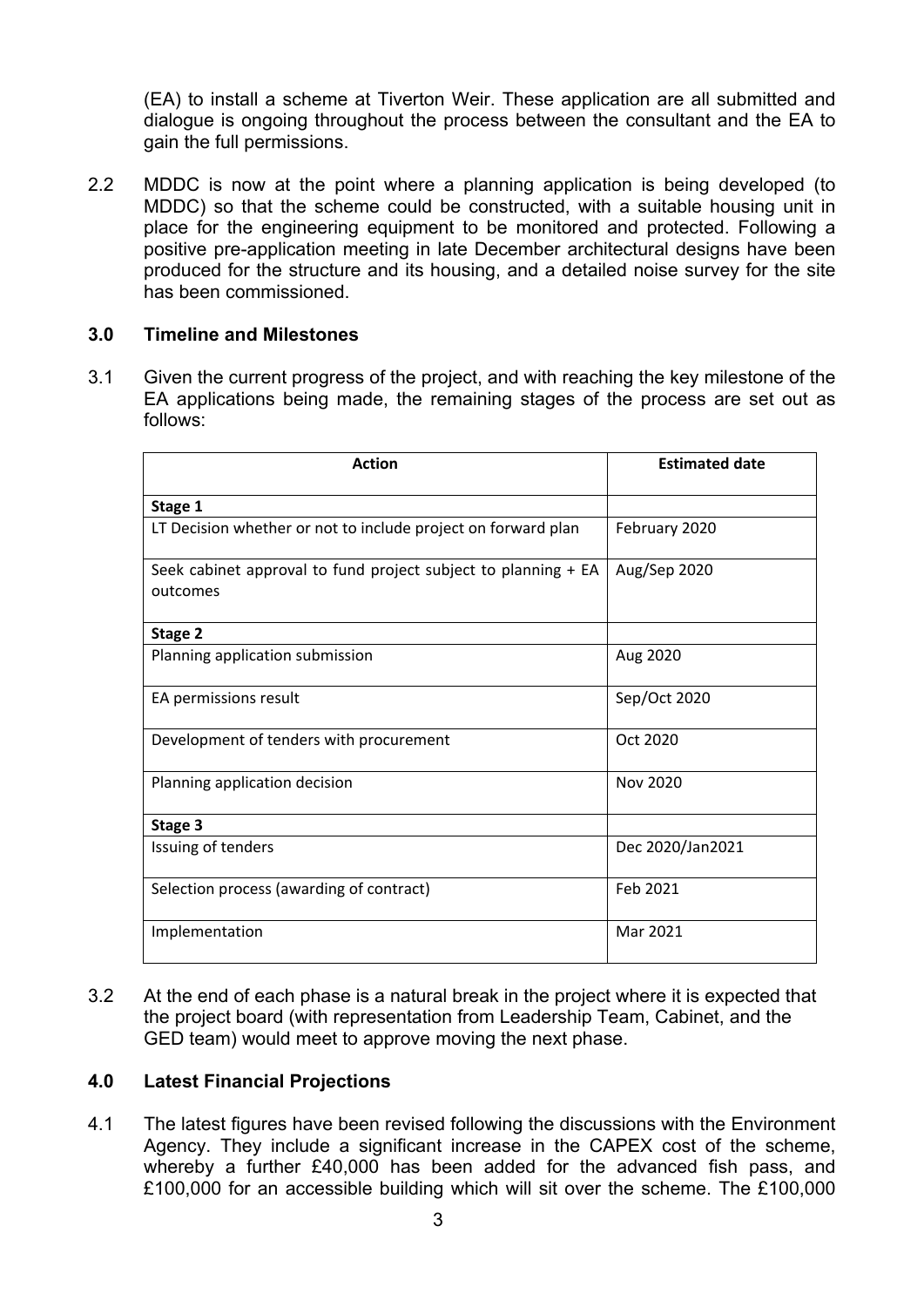figure is anticipated to be an upper estimate, however, it will only be once detailed designs are produced by the architects, that this element can be accurately costed. It is hoped to be revised down as this work progresses, and already includes a 10% contingency. The project is forecast to cost a total of £815,000.

- 4.2 Other changes from the original figures revolve around the FITs (Feed in Tariffs), which government ended in March 2019. This means that the value of the generated electricity is lower than it would previously have been, though the actual energy generation is not changed.
- 4.3 These changes result in an increase in the payback period. However, they still show that the scheme should have an ROI (return on investment) of at least 6.24% per annum (estimated based on current cost of scheme and value of energy produced).
- 4.4 The GED team is exploring further opportunities to bring funding into the project which would reduce the overall cost of the scheme, improving the ROI. This work will continue in parallel with the stages detailed above. However, it is recommended that Cabinet approve the full amount of funding through the revised capital programme as not doing so would mean returning to Cabinet for a further decision to be made at a later date, which could delay the process.

# **5.0 Summary**

- 5.1 The opportunity to develop a hydroelectric scheme at Tiverton Weir will help the Council to meet its carbon reduction objectives and will provide a very publicly accessible renewable development within the local community to show that the climate agenda is taken seriously. The energy generated would be greater than the energy use of Phoenix House, directly saving the local authority approximately £50,000 per annum on energy bills, and complimenting the existing solar PV system. Excess energy would be sold back to the grid through a Power Purchase Agreement with an energy supplier.
- 5.2 The project will help to attract investment from businesses operating within the green economy, and will help to support other hydro generation activities being developed collaboratively with the Hydro Mills Group, a Mid Devon based company consisting of riparian owners.
- 5.3 For Tiverton it will also create a focal point along Rotary Way (the path alongside the river Exe), helping to bridge the divide between the recognised town centre and West Exe areas. It could further lead to additional community focused activities along the riverside, including art projects and summer events.
- 5.4 A wider benefit to the project will be the expected biodiversity improvements on the river Exe, with an advanced fish pass and other measures being added to help protect and enhance the river's ecology.

**Contact for more Information:** Chris Shears; Economic Development Officer [cshears@middevon.gov.uk](mailto:cshears@middevon.gov.uk) 01884 244646

# **Circulation of the Report:** Cllr Graeme Barnell